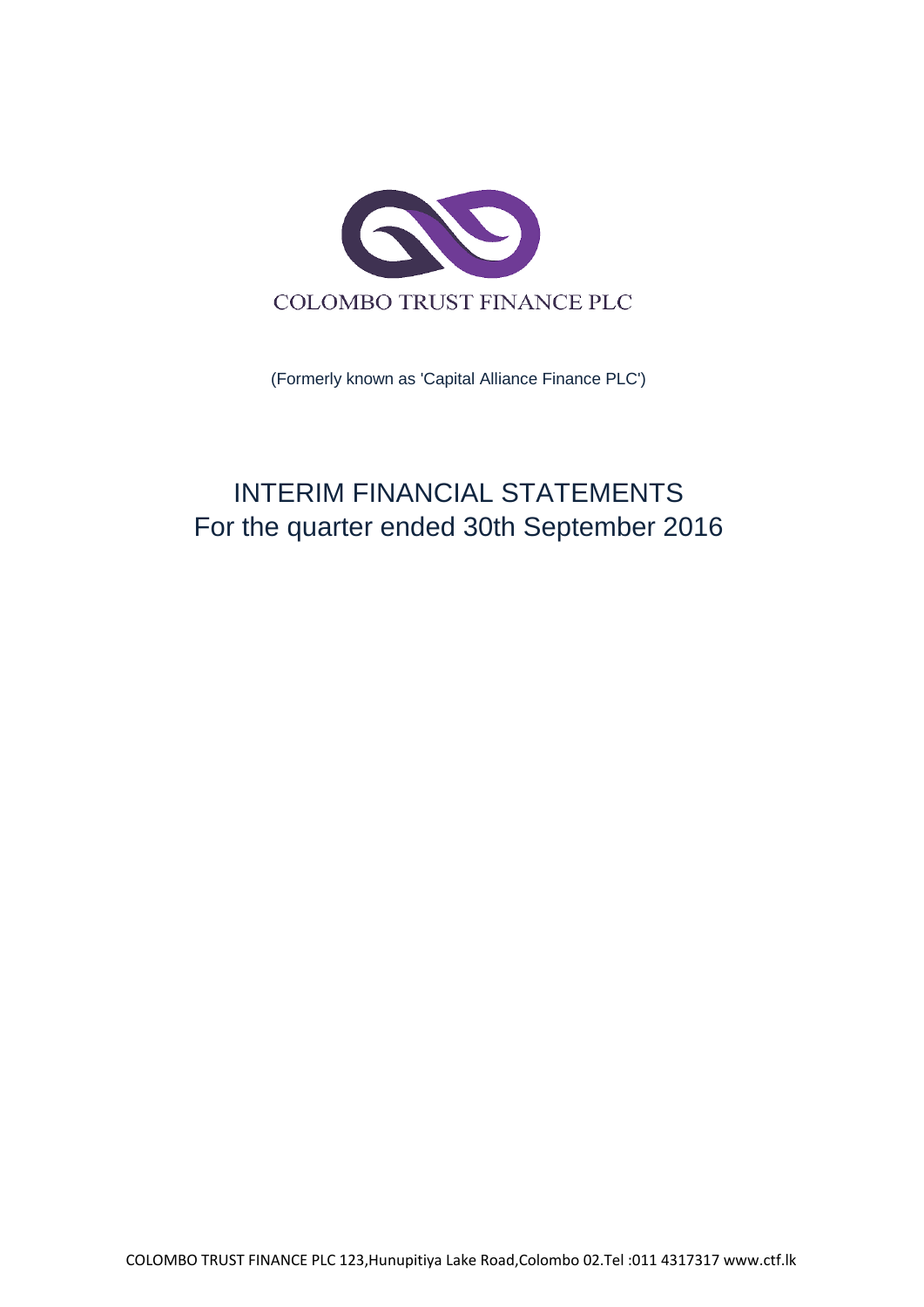#### **For the period ended 30-09-2016 Statement of Comprehensive Income COLOMBO TRUST FINANCE PLC**

|                                                                                 | For the Six month ended<br>(Unaudited) |                  | <b>Variance</b> | For the quarter ended<br>(Unaudited) |                  | <b>Variance</b> |
|---------------------------------------------------------------------------------|----------------------------------------|------------------|-----------------|--------------------------------------|------------------|-----------------|
|                                                                                 | 30-Sep-16<br>Rs.                       | 30-Sep-15<br>Rs. | $\frac{0}{0}$   | 30-Sep-16<br>Rs.                     | 30-Sep-15<br>Rs. | $\frac{0}{0}$   |
| <b>Interest Income</b>                                                          | 79,096,248                             | 80,653,339       | (2)             | 40,418,338                           | 39,686,520       | 2               |
| <b>Interest Expense</b>                                                         | (32, 168, 394)                         | (35, 635, 444)   | (10)            | (17, 193, 636)                       | (17,749,324)     | (3)             |
| <b>Net Interest Income</b>                                                      | 46,927,854                             | 45,017,895       | 4               | 23,224,702                           | 21,937,196       | 6               |
| Fee and commission income                                                       | 907,304                                | 1,567,475        | (42)            | 512,405                              | 807,324          | (37)            |
| Fee and commission expenses                                                     | (257,750)                              | (172,966)        | 49              | (95,500)                             | (45,180)         | 111             |
| Net fee and commission income                                                   | 649,554                                | 1,394,508        | (53)            | 416,905                              | 762,144          | (45)            |
| Net gain/(loss) from financial instruments at fair value through profit or loss | 269,811                                | 169,485          | 59              | 136,780                              | 44,284           | 209             |
| Other operating income                                                          | 3,671,937                              | 5,100,343        | (28)            | 1,673,896                            | 1,858,410        | (10)            |
| Impairment expenses for loans and advances and other losses                     | (800, 033)                             | (8,356,585)      | (90)            | (1,458,079)                          | (3,847,993)      | (62)            |
| Net operating income                                                            | 50,719,123                             | 43,325,646       | 17              | 23,994,203                           | 20,754,041       | 16              |
| <b>Operating Expenses</b>                                                       |                                        |                  |                 |                                      |                  |                 |
| Personnel Cost                                                                  | (21, 347, 532)                         | (20,028,274)     | $\overline{7}$  | (10,798,987)                         | (11,060,151)     | (2)             |
| Depreciation of property plant and equipment                                    | (3,377,946)                            | (2,097,034)      | 61              | (1,628,885)                          | (1,102,135)      | 48              |
| General and Administrative Expenses                                             | (18, 341, 259)                         | (16, 194, 086)   | 13              | (9,052,219)                          | (8, 845, 522)    | $\overline{c}$  |
| Operating profit before VAT on financial services and Income Tax                | 7,652,386                              | 5,006,253        | 53              | 2,514,112                            | (253,768)        | 1,091           |
|                                                                                 |                                        |                  |                 |                                      |                  |                 |
| Value added tax (VAT) on financial services                                     | (2,386,849)                            | (1,606,567)      | 49              | (985, 966)                           | (815,000)        | 21              |
| Profit/(Loss) before Tax for the Period                                         | 5,265,537                              | 3,399,686        | 55              | 1,528,146                            | (1,068,768)      | 243             |
| Income tax expenses                                                             |                                        |                  |                 |                                      |                  |                 |
| Profit/(Loss) for the Period                                                    | 5,265,537                              | 3,399,686        | 55              | 1,528,146                            | (1,068,768)      | 243             |
| <b>Other Comprehensive Income</b>                                               |                                        |                  |                 |                                      |                  |                 |
| Revaluation surplus                                                             |                                        |                  |                 |                                      |                  |                 |
| Actuarial gains/(losses) on defined benefit plans                               |                                        |                  |                 |                                      |                  |                 |
| <b>Total Comprehensive Income for the Period</b>                                | 5.265.537                              | 3.399.686        | 55              | 1.528,146                            | (1.068, 768)     | 243             |
| Earnings/(loss) per share (Annualized)                                          | 0.23                                   | 0.18             |                 | 0.13                                 | (0.11)           |                 |

**Figures in brackets indicate deductions.**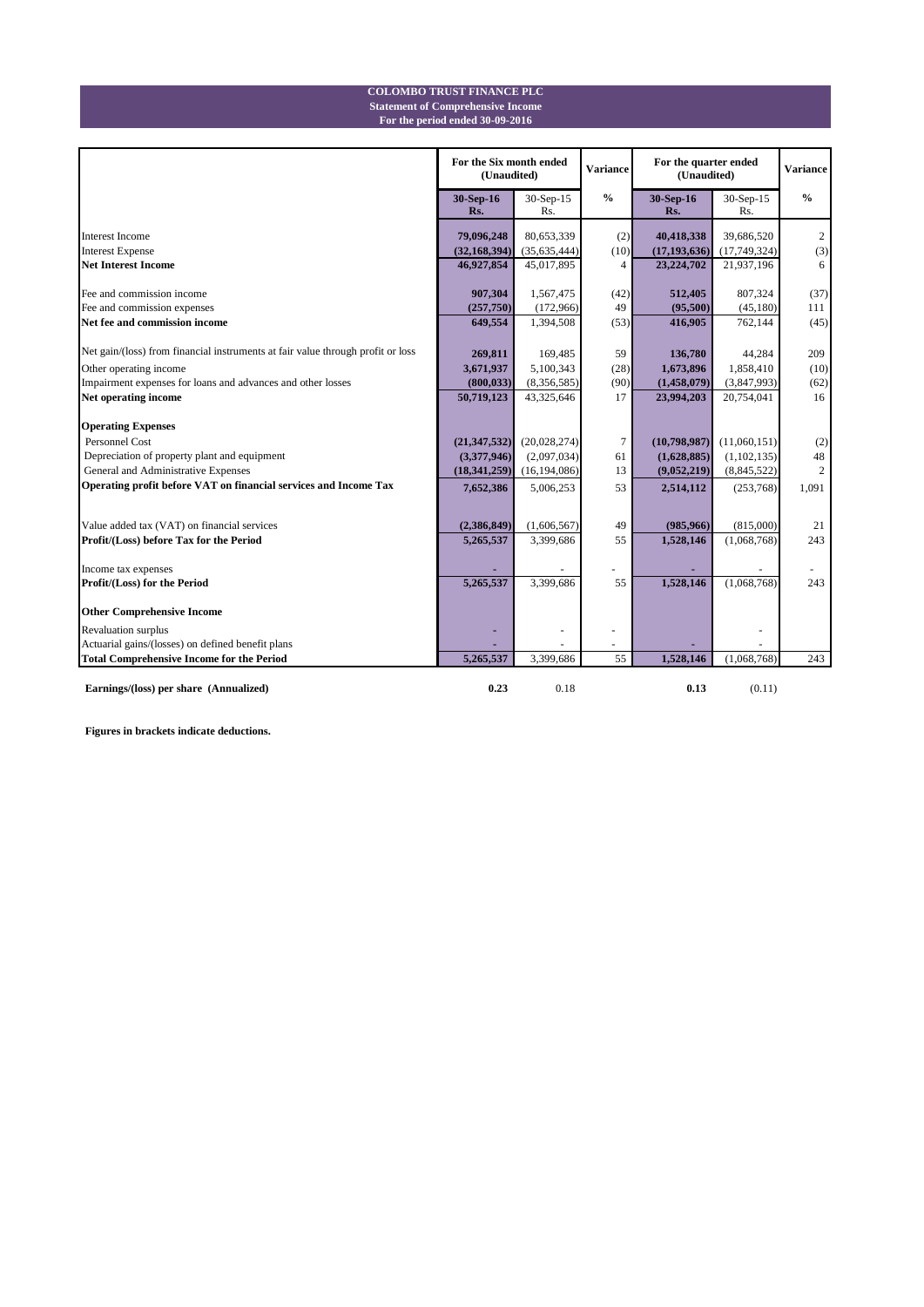#### **STATEMENT OF FINANCIAL POSITION COLOMBO TRUST FINANCE PLC AS AT 30.09.2016**

|                                                       | <b>30th September</b> | 31st March    |
|-------------------------------------------------------|-----------------------|---------------|
|                                                       | 2016                  | 2016          |
|                                                       | (Unaudited)           | (Audited)     |
|                                                       | Rs.                   | Rs.           |
| <b>ASSETS</b>                                         |                       |               |
| Cash and Cash Equivalents                             | 16,306,857            | 19,506,639    |
| <b>Investment In Repurchase Agreement</b>             | 28,944,991            | 51,888,311    |
| Assets held for sale                                  | 1,722,506             | 1,722,506     |
| Financial assets at fair value through profit or loss | 1,469,888             | 1,908,354     |
| Loans and receivables-Leases                          | 283,095,270           | 263,723,556   |
| Loans and receivables-Hire purchase                   | 71,699,398            | 105,797,350   |
| Loans and receivables-Other                           | 656,540,416           | 547,167,954   |
| Financial investments - Available-for-sale            | 345,775               | 345,775       |
| Financial investments - Held To Maturity              | 41,470,240            | 40,136,637    |
| Property, Plant & Equipment                           | 44,474,080            | 46,796,046    |
| Intangible assets                                     | 8,941,976             | 8,477,993     |
| Other assets                                          | 17,179,679            | 22,072,418    |
| Deferred tax assets                                   | 9,802,000             | 9,054,732     |
| <b>Total Assets</b>                                   | 1,181,993,076         | 1,118,598,271 |
|                                                       |                       |               |
| <b>LIABILITIES</b>                                    |                       |               |
| Due to customers                                      | 571,529,921           | 617,229,310   |
| Other borrowings                                      | 148,863,635           | 25,658,498    |
| <b>Retirement Benefit Obligations</b>                 | 3,822,904             | 3,288,532     |
| Trade & Other Payables                                | 10,165,671            | 30,076,523    |
| <b>Total Liabilities</b>                              | 734, 382, 131         | 676,252,863   |
| <b>CAPITAL AND RESERVES</b>                           |                       |               |
| <b>Stated Capital</b>                                 | 309,888,671           | 309,888,671   |
| <b>Statutory Reserve Fund</b>                         | 11,123,465            | 11,123,465    |
| Other reserves                                        | 74,187,500            | 74,187,500    |
| <b>Retained Earnings</b>                              | 52,411,309            | 47,145,772    |
| <b>Total Capital and Reserves</b>                     | 447,610,945           | 442,345,408   |
|                                                       |                       |               |
| <b>Total Equity and Liabilities</b>                   | 1,181,993,076         | 1,118,598,271 |
|                                                       |                       |               |
| <b>Net Asset Per Share Rs.</b>                        | 9.62                  | 9.51          |

*Figures in brackets indicate deductions.*

*It is certified that the financial statements have been prepared in compliance with the requirements of the Companies Act No. 07 of 2007.*

**K.M.U.Koswatta Manager-Finance(Sgd)** **W.L.S Fonseka Chief Executive Officer (Sgd)**

The Board of Directors is responsible for the preparation of these Financial Statements. Approved and signed for on behalf of the Board:

**Director (Sgd) Director (Sgd)**

**11-Oct-16 Colombo**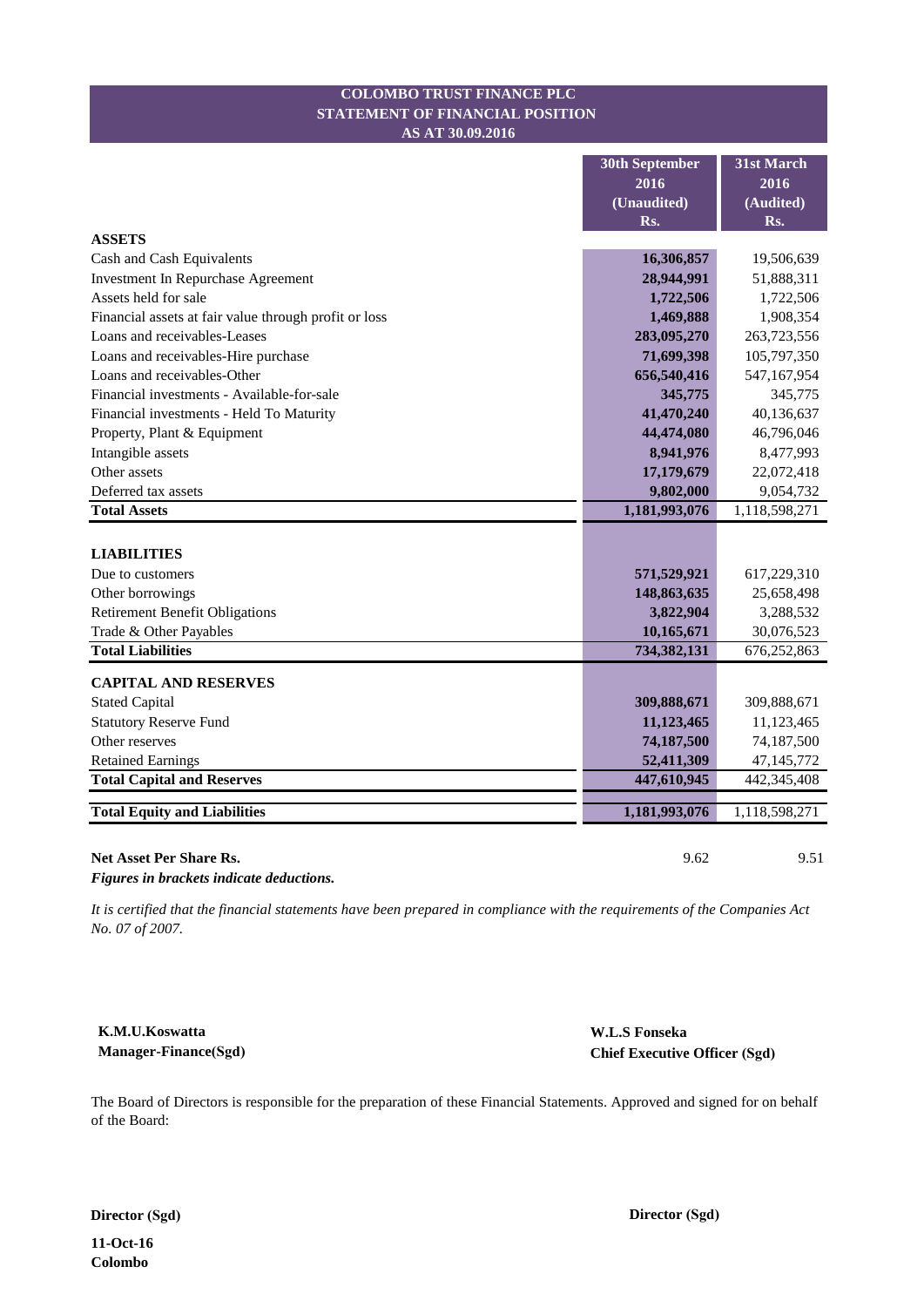# **COLOMBO TRUST FINANCE PLC STATEMENT OF CHANGES IN EQUITY For the Period ended 30.09.2016**

the control of the control of the control of the control of

| For the Six month ended (Unaudited)                 | <b>Stated Capital</b> | <b>Retained</b><br><b>Earnings</b> | <b>Statutory</b><br><b>Reserve Fund</b> | <b>Revaluation</b><br><b>Reserve</b> | <b>General</b><br><b>Reserve</b> | <b>Total</b> |  |
|-----------------------------------------------------|-----------------------|------------------------------------|-----------------------------------------|--------------------------------------|----------------------------------|--------------|--|
|                                                     | Rs.                   | Rs.                                | Rs.                                     | Rs.                                  | Rs.                              | Rs.          |  |
|                                                     |                       |                                    |                                         |                                      |                                  |              |  |
| Balance as at 01st April 2016 (Opening balance)     | 309,888,671           | 47, 145, 772                       | 11,123,465                              | 14,187,500                           | 60,000,000                       | 442,345,408  |  |
| Profit for the Period                               |                       | 5,265,537                          |                                         |                                      |                                  | 5,265,537    |  |
| Other comprehensive income                          |                       |                                    |                                         |                                      |                                  |              |  |
| <b>Transferred to Statutory Reserve Fund</b>        |                       |                                    |                                         |                                      |                                  |              |  |
| Balance as at 30th September 2016 (Closing balance) | 309,888,671           | 52,411,309                         | 11,123,465                              | 14,187,500                           | 60,000,000                       | 447,610,945  |  |
| Balance as at 01st April 2015 (Opening Balance)     | 193,590,566           | 50,624,005                         | 11,123,465                              | 14,187,500                           | 60,000,000                       | 329,525,536  |  |
| Profit for the Period                               |                       | 3,399,686                          |                                         |                                      |                                  | 3,399,686    |  |
| Other comprehensive income                          |                       |                                    |                                         |                                      |                                  |              |  |
| <b>Transferred to Statutory Reserve Fund</b>        |                       |                                    |                                         |                                      |                                  |              |  |
| Balance as at 30th September 2015 (Closing balance) | 193,590,566           | 54,023,691                         | 11,123,465                              | 14,187,500                           | 60,000,000                       | 332,925,222  |  |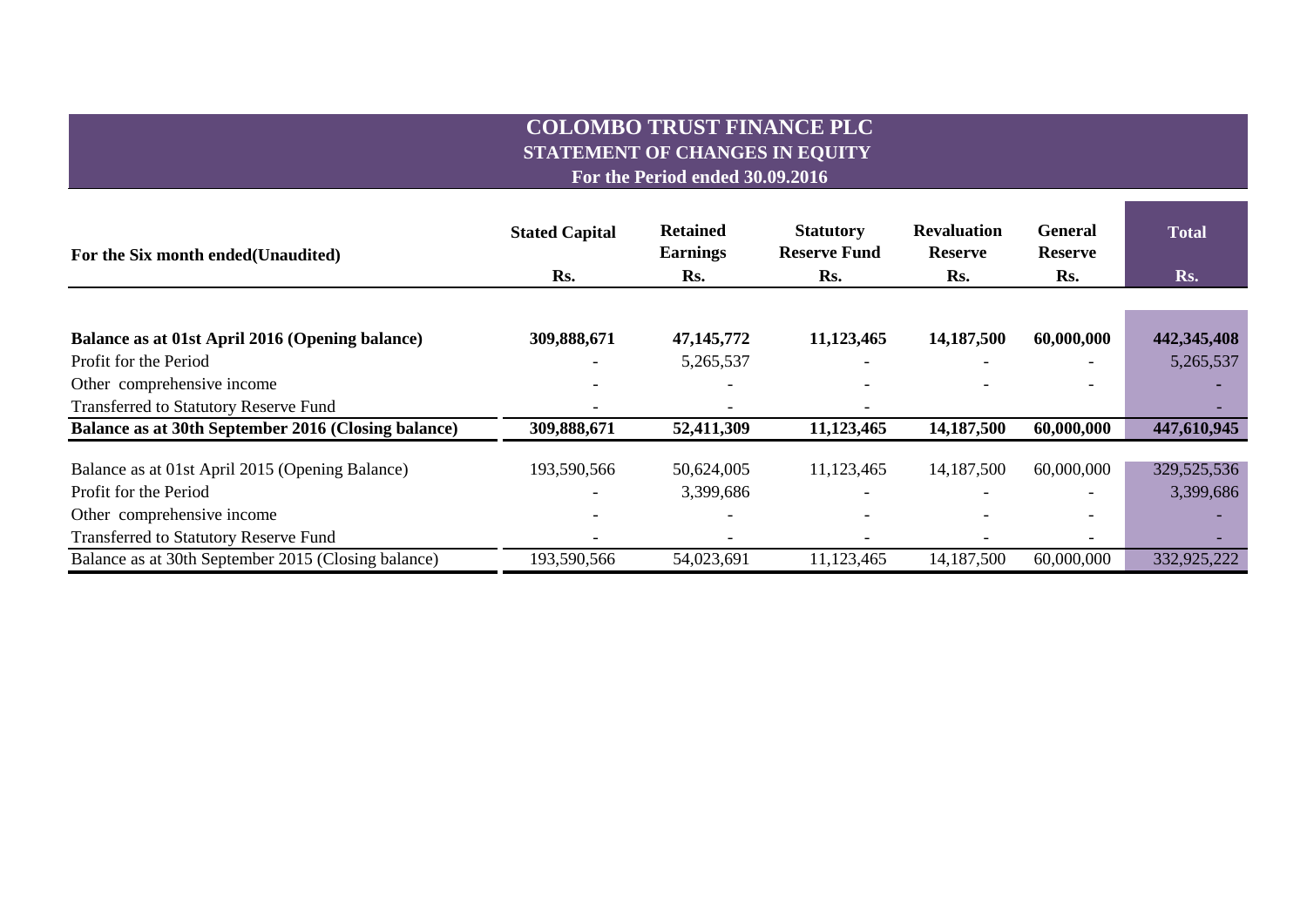### **COLOMBO TRUST FINANCE PLC STATEMENT OF CASH FLOWS For the Period Ended 30.09.2016**

|                                                                                 | <b>30th September</b> | <b>30th September</b> |
|---------------------------------------------------------------------------------|-----------------------|-----------------------|
| For the Six month period Ended                                                  | 2016                  | 2015                  |
|                                                                                 | Rs.                   | Rs.                   |
|                                                                                 | (Unaudited)           | (Unaudited)           |
| <b>Cash Flow From Operating Activities</b>                                      |                       |                       |
| Profit Before Income Tax                                                        | 5,265,537             | 3,399,686             |
| <b>Adjustment For,</b>                                                          |                       |                       |
| Depreciation                                                                    | 3,377,946             | 2,097,034             |
| Decrease/(Increase) in Value of trading stock                                   | (12, 550)             |                       |
| Provision for retirement benefits obligation                                    | 534,372               | 448,690               |
| Net gain/(loss) from financial instruments at fair value through profit or loss | (269, 811)            | (169, 485)            |
| Adjustment of non cash item                                                     |                       | 552,000               |
| Impairment on loans and advances                                                | 800,033               | 8,356,585             |
| <b>Operating Profit Before Working Capital Changes</b>                          | 9,695,527             | 14,684,509            |
| (Increase)/ Decrease in Loans and Advances                                      | (95, 446, 256)        | (57, 845, 834)        |
| (Increase)/ Decrease in Inventories                                             | 1,862,810             | (2,569,505)           |
| (Increase) / Decrease in Other Assets                                           | 2,295,211             | 1,350,157             |
| Increase / (Decrease) in deposits from Customers                                | (45,699,389)          | 13,292,154            |
| Increase / (Decrease) in Trade and Other Payables                               | (19,910,852)          | (14,510,811)          |
| <b>Cash Generated from Operations</b>                                           | (147, 202, 950)       | (45,599,330)          |
| Payment of retirement gratuity                                                  |                       |                       |
| Income Tax Paid                                                                 |                       |                       |
| <b>Net Cash Flows from Operating Activities</b>                                 | (147, 202, 950)       | (45,599,330)          |
| <b>Cash Flows from Investing Activities</b>                                     |                       |                       |
| Proceeds from Sale of Investment Securities                                     | 708,277               |                       |
| Acquisition of Property Plant & Equipment                                       | (1,519,964)           | (600, 776)            |
| Net (Investment)/Maturity in Treasury Bills                                     | (1,333,603)           | (1, 132, 922)         |
| <b>Investment Income Received</b>                                               |                       | 2,785,292             |
| Net investment in Government Security                                           | 22,943,320            | 12,164,585            |
| <b>Net Cash Flows from Investing Activities</b>                                 | 20,798,030            | 13,216,179            |
|                                                                                 |                       |                       |
| <b>Cash Flows from Financing Activities</b><br><b>Right Issue of Shares</b>     |                       |                       |
| Cash Received from Borrowings                                                   |                       |                       |
| <b>Net Cash Flows from Financing Activities</b>                                 |                       | -                     |
| Net Increase/(Decrease) in Cash and Cash Equivalents                            | (126, 404, 919)       | (35, 168, 442)        |
| Cash and Cash Equivalents at the Beginning of the Year                          | 19,506,639            | 14,744,068            |
| Bank Overdraft at the Beginning of the Year                                     | (25,658,498)          | (104, 990, 538)       |
| Cash and cash equivalents at the end of the period                              | (132, 556, 778)       | (125, 414, 912)       |
| Analysis of cash and cash equivalents at the end of the Period                  |                       |                       |
| <b>Cash and Bank Balances</b>                                                   | 16,306,857            | 38,054,155            |
| <b>Bank Overdraft</b>                                                           | (148, 863, 635)       | (163, 469, 066)       |
|                                                                                 | (132, 556, 778)       | (125, 414, 912)       |
|                                                                                 |                       |                       |

*Figures in brackets indicate deductions.*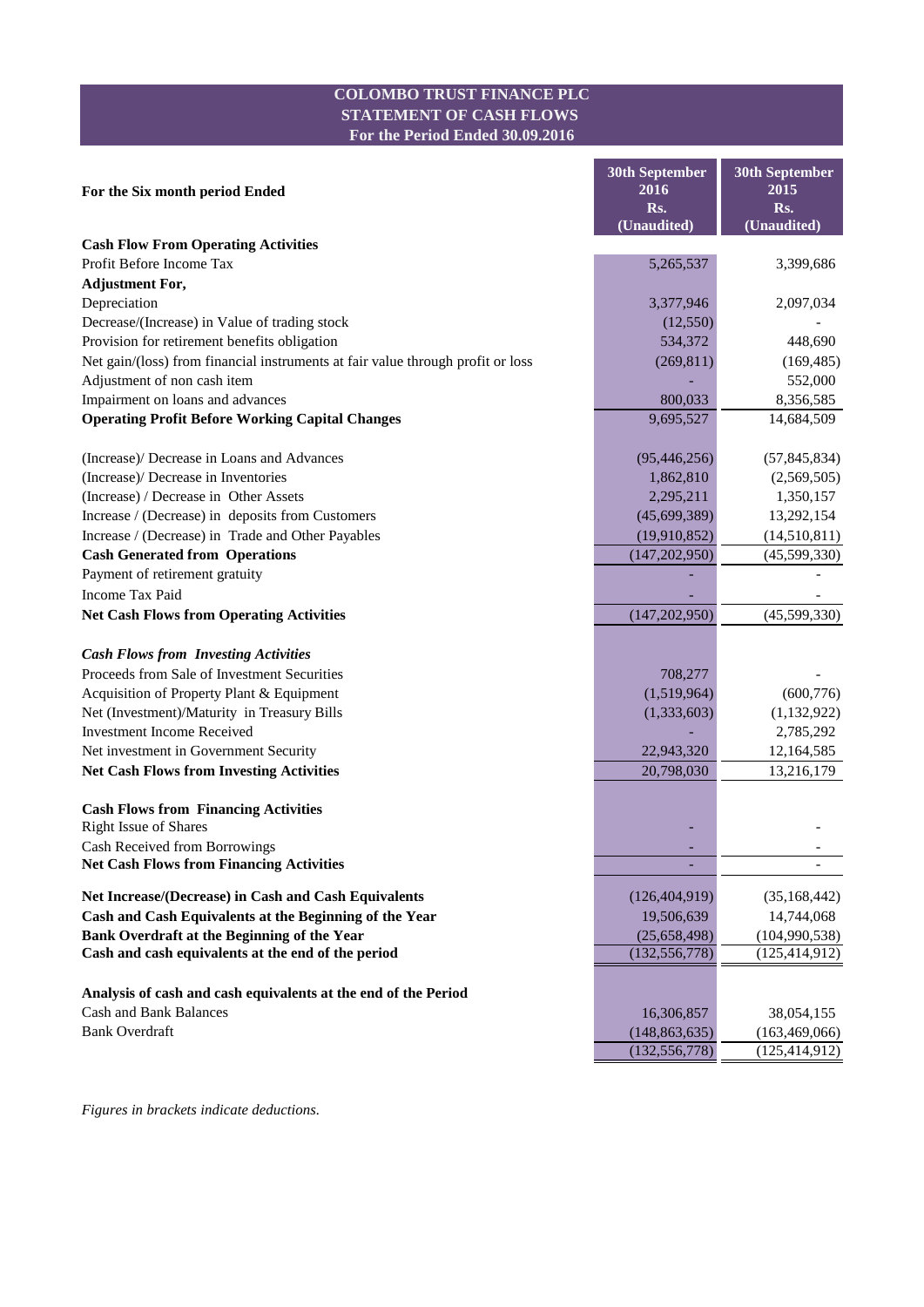#### **For the Period ended 30.09.2016 FINANCIAL REPORTING BY SEGMENT COLOMBO TRUST FINANCE PLC**

#### **FINANCIAL REPORTING BY SEGMENT**

| For the six month ended 30th                     | <b>Lease &amp; Hire Purchase</b> |                          | <b>Loans &amp; Advances</b> |             | <b>Investments</b>       |            | <b>Margin Trading</b>    |             | <b>Factoring, Cheque discounting</b><br>and Revolving loan |             | <b>Unallocated</b> |              | <b>Total</b>  |               |
|--------------------------------------------------|----------------------------------|--------------------------|-----------------------------|-------------|--------------------------|------------|--------------------------|-------------|------------------------------------------------------------|-------------|--------------------|--------------|---------------|---------------|
| <b>September</b>                                 | 2016                             | 2015                     | 2016                        | 2015        | 2016                     | 2015       | 2016                     | 2015        | 2016                                                       | 2015        | 2016               | 2015         | 2016          | 2015          |
| <b>External Operations</b>                       |                                  |                          |                             |             |                          |            |                          |             |                                                            |             |                    |              |               |               |
| Interest                                         | 31,083,234                       | 39,145,373               | 12,476,020                  | 9,538,369   | 2,960,819                | 2,697,777  | 9,062,133                | 9,046,345   | 23,514,042                                                 | 20,225,475  |                    | $\sim$       | 79,096,248    | 80,653,339    |
| Fee Base Income & Others                         | 429,570                          | 645,645                  | 155,084                     | 26,019      | $\overline{\phantom{a}}$ | $\sim$     | $\sim$                   | $\sim$      | $\sim$                                                     | 619,823     | 322,650            | 275,989      | 907,304       | 1,567,475     |
| Capital gains                                    |                                  |                          |                             |             | $\blacksquare$           | ۰.         | $\overline{\phantom{a}}$ | $\sim$      |                                                            |             | $\sim$             | ٠            |               |               |
| Dividends                                        | $\sim$                           | $\overline{\phantom{a}}$ |                             |             | 28,839                   | 87,515     |                          | $\sim$      |                                                            |             |                    | $\sim$       | 28,839        | 87,515        |
| Other                                            | 3,141,241                        | 2,980,648                | $\blacksquare$              | 328,250     | 269,811                  | 169,485    |                          |             |                                                            |             | 501,857            | 1,703,929    | 3,912,909     | 5,182,313     |
| <b>Total Revenue</b>                             | 34,654,045                       | 42,771,666               | 12,631,104                  | 9,892,638   | 3,259,469                | 2,954,777  | 9,062,133                | 9,046,345   | 23,514,042                                                 | 20,845,298  | 824,507            | 1,979,918    | 83,945,300    | 87,490,642    |
| Profit before tax                                |                                  |                          |                             |             |                          |            |                          |             |                                                            |             |                    |              | 5,265,537     | 3,399,686     |
| Taxation (expense)/Reversal                      |                                  |                          |                             |             |                          |            |                          |             |                                                            |             |                    |              |               |               |
| Profit after tax                                 |                                  |                          |                             |             |                          |            |                          |             |                                                            |             |                    |              | 5,265,537     | 3,399,686     |
| <b>Other Information</b><br>As at 30th Spetember |                                  |                          |                             |             |                          |            |                          |             |                                                            |             |                    |              |               |               |
| <b>Segment assets</b>                            | 354,794,668                      | 440,522,231              | 239,603,958                 | 125,944,351 | 72,230,894               | 89,497,305 | 157,505,226              | 177,756,430 | 314,115,513                                                | 248,884,493 | 43,742,818         | 130,104,941  | 1,181,993,076 | 1,212,709,751 |
|                                                  | 30%                              | 36%                      | 20%                         | 10%         | 6%                       | 7%         | 13%                      | 15%         | 27%                                                        | 21%         | 4%                 | 11%          | 100%          | 100%          |
| <b>Segment Liabilities</b>                       | 220,436,879                      | 319,585,657              | 148,867,932                 | 91,368,847  | 44,877,655               | 64,927,609 | 97,859,307               | 128,956,955 | 195,162,581                                                | 180,558,230 | 27, 177, 776       | 94, 387, 230 | 734,382,131   | 879,784,529   |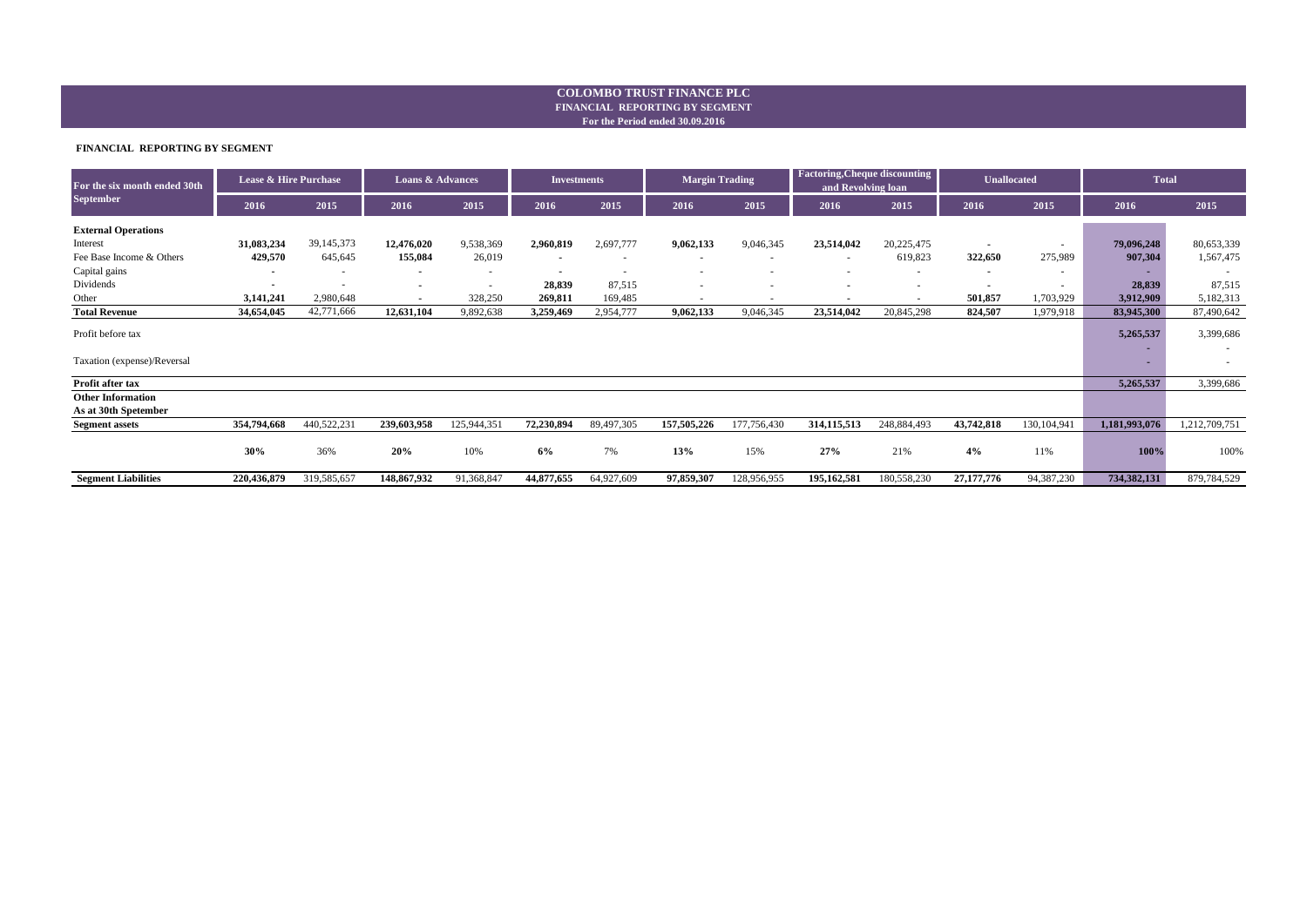### *COLOMBO TRUST FINANCE PLC*

### *Notes to the financial statements*

## INFORMATION ON ORDINARY SHARES OF THE COMPANY

#### **Market Price Per Share**

Market Prices per ordinary share for the quarter ended 30th September 2016 were as follows;

|                          | Rs.   |
|--------------------------|-------|
| <b>Highest Price</b>     | 13.00 |
| <b>Lowest Price</b>      | 9.10  |
| <b>Last Traded Price</b> | 11.10 |

#### SHAREHOLDERS' INFORMATION

#### **Twenty Largest Shareholders as at 30.09.2016**

|                          |                                                           | <b>No of Shares</b> | $%$ of<br><b>Holding</b> |
|--------------------------|-----------------------------------------------------------|---------------------|--------------------------|
| 1                        | Cargills Bank Limited                                     | 37, 374, 598        | 80.34%                   |
| $\overline{2}$           | Pan Asia Banking Corporation PLC/ Lankem Ceylon PLC       | 3,376,465           | 7.26%                    |
| 3                        | Pan Asia Banking Corporation PLC/ Divasa Equity (Pvt) Ltd | 1,119,053           | 2.41%                    |
| $\overline{\mathcal{A}}$ | Seylan Bank PLC/HVA Lanka Exporters (Pvt) Ltd.            | 929,014             | 2.00%                    |
| 5                        | Seylan Bank PLC/ Divasa Equity (Pvt) Ltd.                 | 687,542             | 1.48%                    |
| 6                        | South Asian Investment (Pvt) Ltd                          | 316,292             | 0.68%                    |
| $\tau$                   | Mr. A R H Fernando                                        | 246,620             | 0.53%                    |
| 8                        | Mr W A S P De Saram                                       | 195,097             | 0.42%                    |
| 9                        | Mrs. S G De Silva                                         | 181,210             | 0.39%                    |
| 10                       | Mr Y J Perera                                             | 142,162             | 0.31%                    |
| 11                       | Waldock Mackenzie Limited/Mr.D.B.N.Samaratunge            | 91,342              | 0.20%                    |
| 12                       | Mr. T Thavaraj                                            | 67,629              | 0.15%                    |
| 13                       | Lankem Ceylon PLC                                         | 56,000              | 0.12%                    |
| 14                       | Mr A N William                                            | 50,000              | 0.11%                    |
| 14                       | Bansei Securities Capital (Pvt) Ltd/M.A.U. Gnanatilake    | 50,000              | 0.11%                    |
| 14                       | Mr M G A R Cooray                                         | 50,000              | 0.11%                    |
| 17                       | Lankem Developments PLC                                   | 47,474              | 0.10%                    |
| 18                       | Mr.P Senavirathna                                         | 42,299              | 0.09%                    |
| 19                       | Mrs P Reichberger                                         | 41,000              | 0.09%                    |
| 20                       | Mr.J P Karunaratne                                        | 39,837              | 0.09%                    |
|                          |                                                           | 45,103,634          | 96.96%                   |
|                          | Others                                                    | 1,415,609           | 3.04%                    |
|                          | <b>Total</b>                                              | 46,519,243          | 100.00%                  |